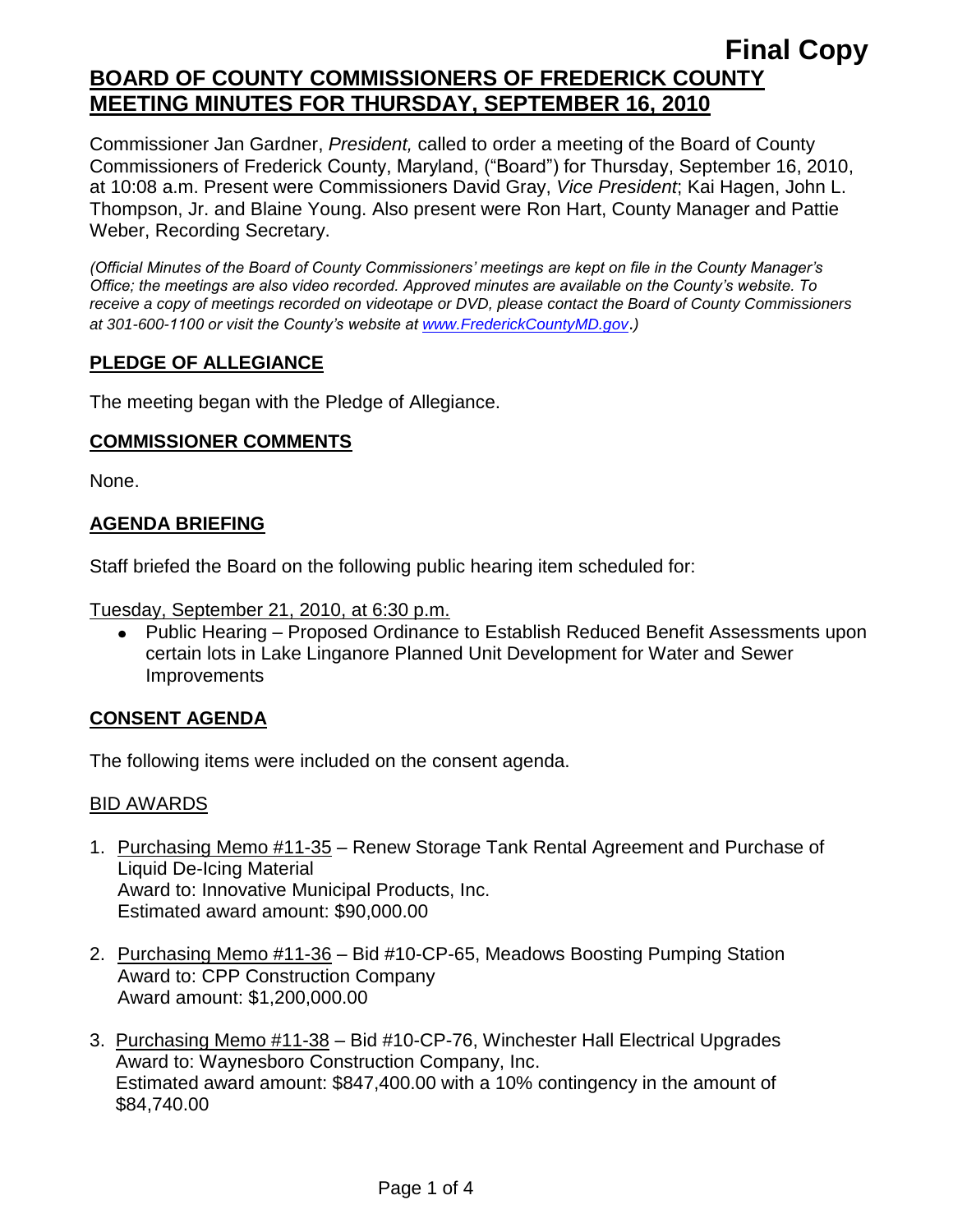### BUDGET TRANSFER

1. #BT-10-217, Scott Key Center

### **GRANT**

1. Governor's Office of Crime Control and Prevention (GOCCP) Grant Application – Counseling Support Services for the Frederick County Child Advocacy Center – Joy Rowe, Citizens Services Division

Commissioner Gray moved approval of the consent agenda items as presented. Commissioner Hagen seconded the motion that passed 5-0.

#### **ADMINISTRATIVE BUSINESS**

### **Bid Award – Purchasing Memo #11-32, Scale Maintenance Services (Sole Source) – Hal Good, Finance Division**

Mr. Good presented the proposed purchasing memo. Comments were heard from Mr. Phil Harris, Utilities and Solid Waste Management Division.

Commissioner Gray moved approval of Purchasing Memo #11-32 as presented. Commissioner Hagen seconded the motion that passed 5 – 0.

#### **Bid Award – Purchasing Memo #11-40 – iStart Smart Computer Learning Center (Sole Source – Hal Good, Finance Division**

Mr. Good presented the proposed purchasing memo.

Commissioner Gray commented that the public library was also a very good source for children to become familiarized with computers if they did not qualify for the Head Start program.

Commissioner Gray moved approval of Purchasing Memo #11-40 as presented. Commissioner Hagen seconded the motion that passed 4-1 with Commissioner Young opposed.

(Commissioner Thompson left for the remainder of the meeting.)

### **Curbside Value Partnership (CVP) Campaign Kick-off Presentation – Mike Marschner, Phil Harris and Annmarie Creamer, Utilities and Solid Waste Management Division and CVP Representatives**

Ms. Creamer gave an informational presentation to kick off the Curbside Value Partnership Campaign commenting that Frederick County was one of only three communities nationwide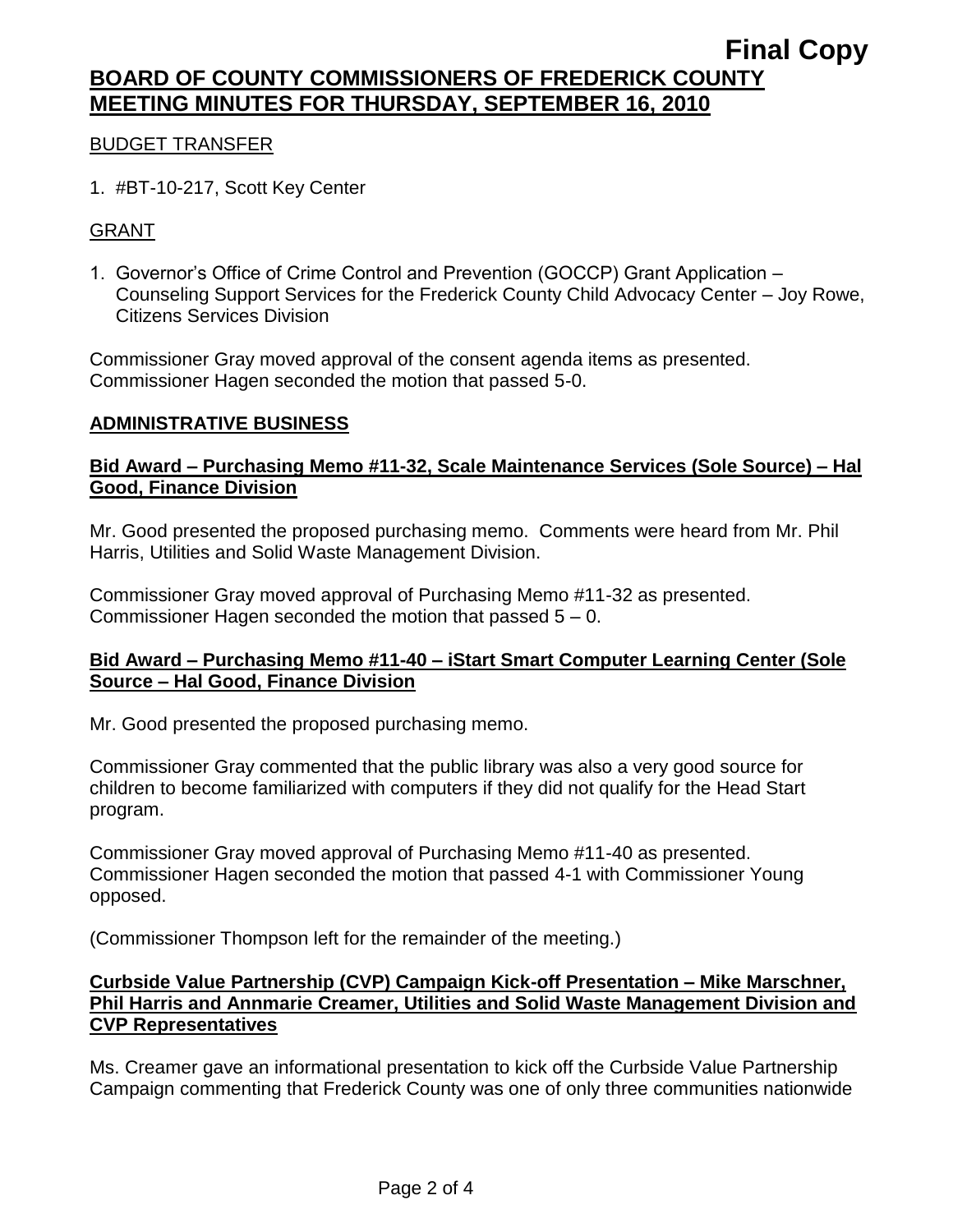to be chosen by CVP in working to increase recycling volume goals and maintain recycling programs.

Steve Thompson of CVP briefed the Board on the organization's program. Comments were heard from Mr. Harris and Mr. Marschner.

### **John Hanson Memorial Statue – Memorandum of Understanding (MOU) – Austin Abraham, Management Services Division**

Mr. Abraham presented the proposed MOU, noting a revision of the language used to clarify John Hanson's place in history. Mr. Peter Michael, president of the John Hanson Memorial Association and County Administrative Judge G. Edward Dwyer participated in the discussion.

Commissioner Gray moved to approve the MOU as stated. Commissioner Hagen seconded the motion that passed 4-0 with Commissioner Thompson absent.

## **Adoption of the County's Comprehensive Energy Plan – Jessica Stoner, Management Services Division**

Ms. Stoner presented the staff recommendation to adopt the county's comprehensive energy plan that was brought before the Board on June 22, 2010. Mr. Robert Shen, Public Works Division, participated in the discussion.

Commissioner Gray moved to approve the recommendation as presented. Commissioner Young seconded the motion that passed 3-1 with Commissioner Hagen opposed and Commissioner Thompson absent.

# **Jefferson Community Bikeways and Trails Project – Kay Nix Schultz and Jim Carpenter, Jefferson Trails Stakeholder Group**

Ms. Shultz, Mr. Carpenter and Mr. Tom Wheatley from the Jefferson Trails Stakeholder Group, provided an informational briefing to the Board on the project which would connect trails and bikeways throughout the community. Mr. John Thomas, Planning participated in the discussion.

No action was taken by the Board as this agenda item was for informational purposes.

### **WORKSESSION**

# **Appointments to Boards/Commissions/Committees – Joyce Grossnickle, Office of the County Manager**

There were no public comments on any of the recommendations.